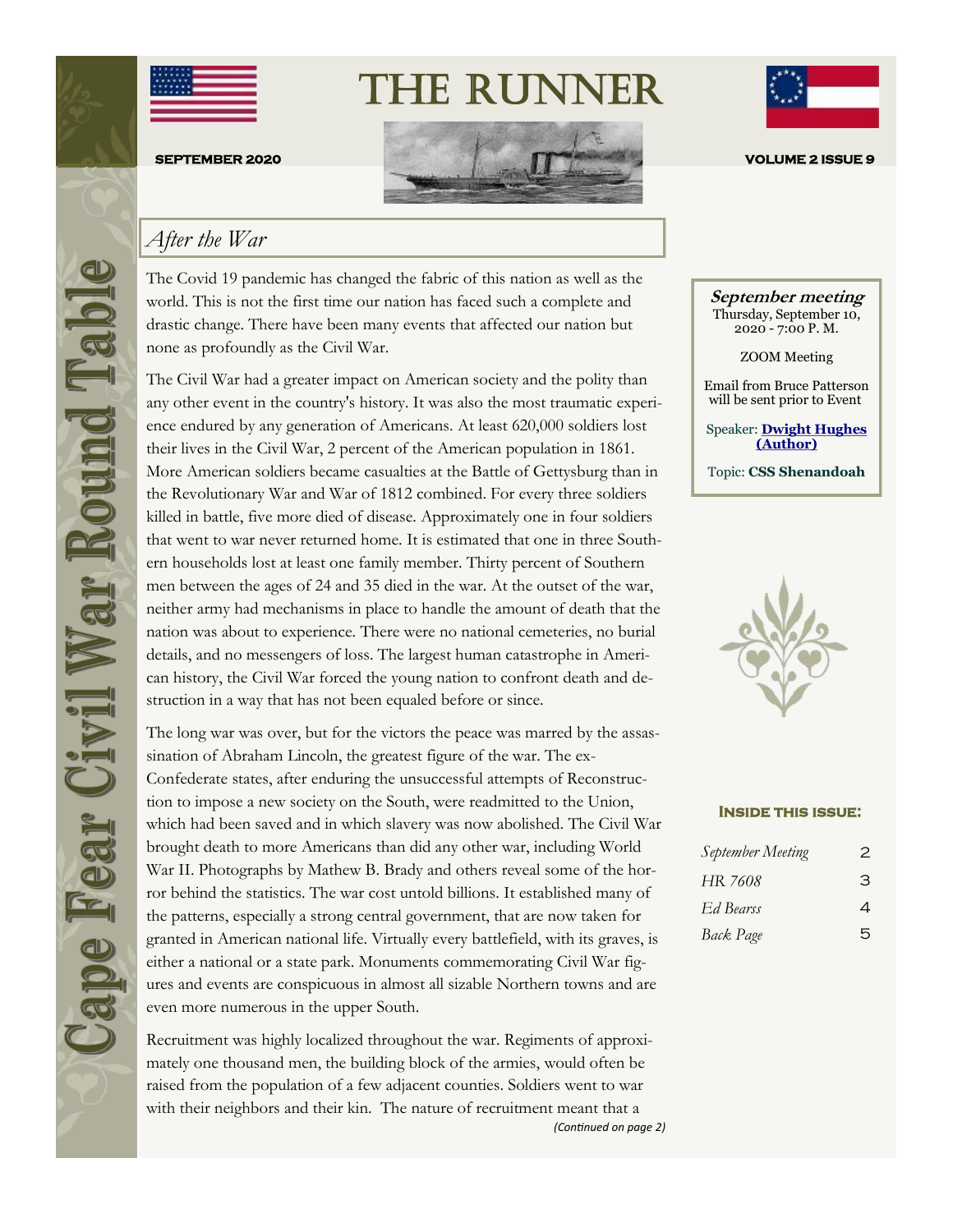## THE RUNNER **PAGE 2**



battlefield disaster could wreak havoc on the home community.

The 26th North Carolina, hailing from seven counties in the western part of the state, suffered 714 casualties out of 800 men during the Battle of Gettysburg. The 24th Michigan squared off against the 26th North Carolina at Gettysburg and lost 362 out of 496 men. Nearly the entire student body of Ole Miss--135 out 139--enlisted in Company A of the 11th Mississippi. Company A, also known as the "University Greys" suffered 100% casualties in Pickett's Charge. Eighteen members of the Christian family of Christiansburg, Virginia were killed during the war. One in thirteen surviving Civil War soldiers returned home missing one or more limbs. Pre-war jobs on farms or in factories became impossible or nearly so. This led to a rise in awareness of veterans' needs as well as increased responsibility and social power for women. For many, however, there was no solution. Tens of thousands of families slipped into destitution. The fabric of this nation was forever changed.

After the War was over and the Peace begun, all the major forces of the Confederate States of America had surrendered, and President Davis was in prison. The people now were asking in massive chorus-what next? There must be a blending of the way of life of 1860 and the new ways of 1865. What would the new United States be like? The headlines of battles appeared no more, the bulletin boards with their chilling casualty lists had ceased.

# *CFCWRT September Meeting*

Our Thursday, September 10th meeting will take place via Zoom. About a week before that date, you will receive an email that includes a Zoom invitation for the CFCWRT meeting and a link to use for joining the meeting. Those of you that are already using Zoom for business or club or family meetings will be ready to go.

If you have not used Zoom before, you will need to download the [Zoom app](https://zoom.us/download) to the device you want to use. That device can be your smart phone, tablet, laptop or desktop computer. To download the app, use the internet on your device to go to zoom.com, and then follow the instructions to perform the download. You should try to download the app now or at least several days before the meeting to avoid last minute issues and delays.

#### *Online Presentations*

Chris Mackowski gave a Zoom presentation on "Grant's Last Battle," based on his book of the same name, to the Bull Run Civil War Roundtable. The roundtable recorded the presentation, which can be [viewed here.](http://bullruncwrt.org/BRCWRT/AudioArchives/lecturer-Mackowski20/ChrisMackowskizoom_0.mp4)

Chris also did a video battlefield tour of Chancellorsville based on Stephen Crane's Red Badge of Courage as part of a virtual fund-raiser sponsored by Central Virginia Battlefields Trust (CVBT). You can see a preview of the tour on the [ECW YouTube page.](https://www.youtube.com/watch?v=ICrbmAgHAPA&feature=youtu.be) 

Excerpts for this article from:

The Civil War: Day by Day, An Almanac 1861- 1865 by E. B. Long

American Battlefield Trust: Civil War Casualties

"In every battle there comes a time when both sides consider themselves beaten. Then he who continues the attack wins."

This quote by Ulysses Grant, general-in-chief of Federal forces, signifies the grand tactic of Continuous Contact.

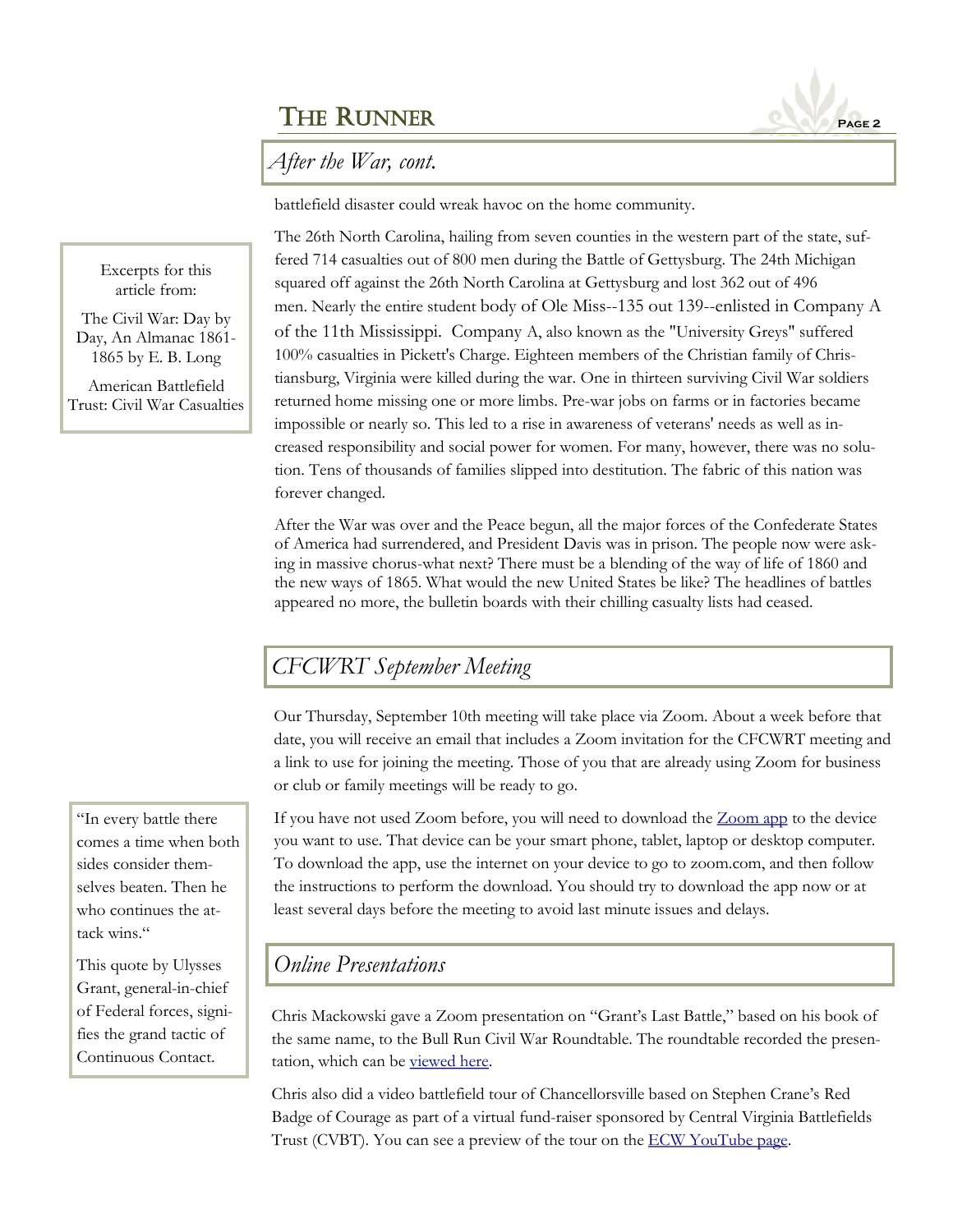## THE RUNNER **PAGE 3**



### *HR 7608 Appropriations Act, 2021*

House Resolution 7608 passed in the House and was sent to the Senate on July 24, 2020. It was sent to the Appropriations Committee. Buried in this resolution is a section that authorizes the removal of Confederate commemorative works.

#### Title IV - General Provisions

Sec. 442. Notwithstanding any other provision of law or policy to the contrary, within 180 days of enactment of this Act, the National Park Service shall remove from display all physical Confederate commemorative works, such as statues, monuments, sculptures, memorials, and plaques, as defined by NPS, Management Policies 2006, §9.6.1.

As a member of a Civil War Round Table, who's purpose is to promote, educate, and further stimulate interest in, and discussion of all aspects of the Civil War period, it seems unfitting to remove these items from national battlefields without further discussion and input from the American people. This is our history. These battlefields are in fact cemeteries for both Federal and Confederate soldiers. Historian Bernard DeVoto has stated that the Civil War is the crux of our history.

Our CFCWRT member Dale Lear contacted Senator Tom Tillis and received a response. Mr. Tillis shared that HR 7608 was opposed by 7 Democrats, 1 Independent, and every Republican.

Additionally, on June 10, 2020, Senator Elizabeth Warren (D-MA) offered an amendment during the Senate Armed Services Committee (SASC) mark-up for the Fiscal Year 2021 (FY21) National Defense Authorization Act (NDAA) which would direct the Department of Defense (DoD) to rename all DoD assets, including military installations, within 3 years if they were originally named after a Confederate figure.

He indicated that a thoughtful and constructive process that included input from local constituents' and consideration of historical context when it comes to replacing names, symbols or statues on public lands and in our national parks.

Of interest on this topic, June 20, 2020, President Trump signed an executive order Protecting American Monuments, Memorials, and Statues and Combating Recent Criminal Violence (EO). The EO holds any person accountable if they destroy federal property, damage monuments, memorials, or statues. Individuals that are arrested and found guilty may receive up to 10 years of prison under section 1361 Title 18, United States Code. Additionally, localities and states who fail to prevent anarchists from damaging property may have their federal grants withheld.



During Sherman's March to the Sea, the Union soldiers would heat up rail road ties and then bend them around tree trunks. They were nicknamed "Sherman's neckties".

The purpose of this was to prevent the Confederates from reusing the railroad ties to rebuild the railroad.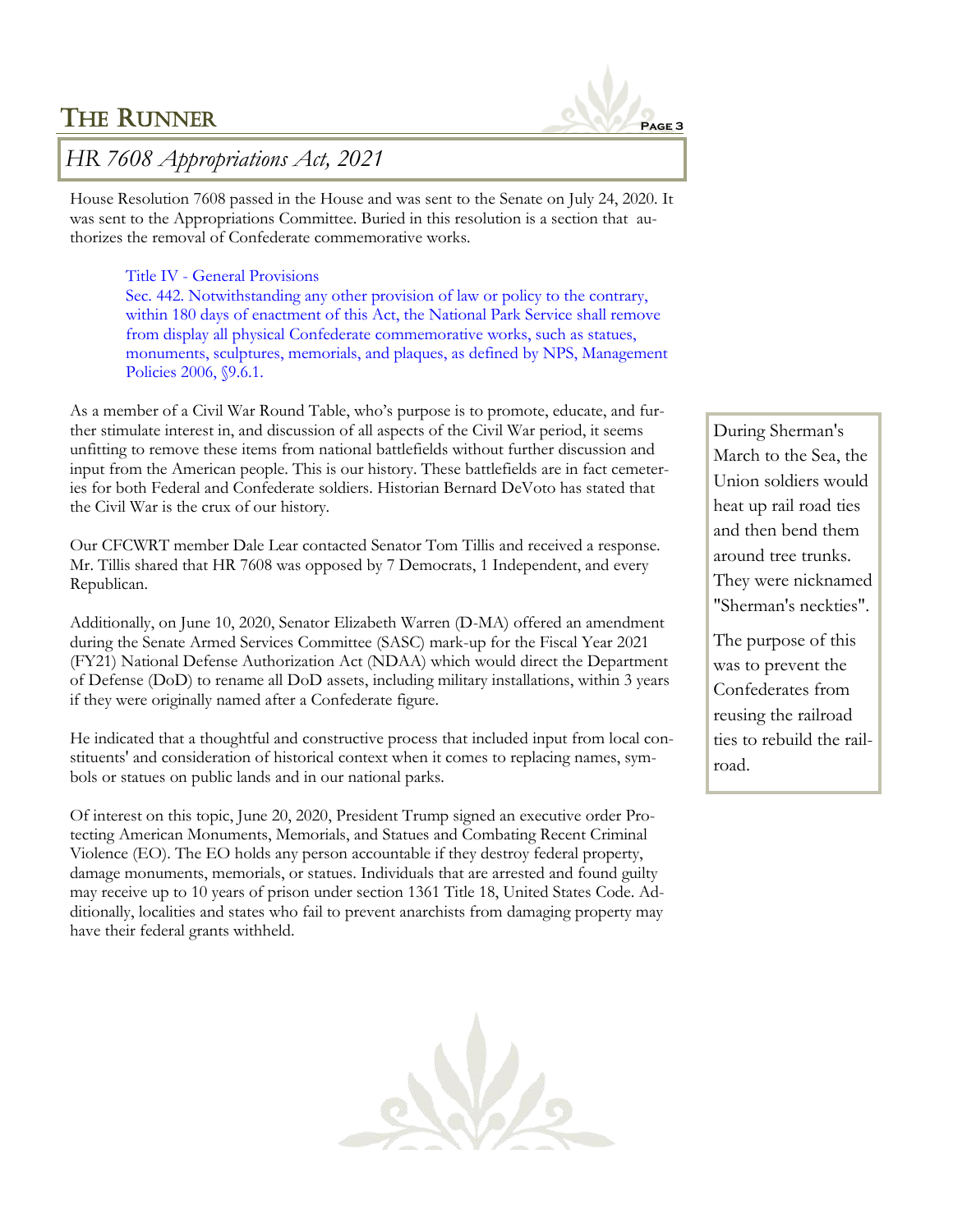# THE RUNNER **PAGE 4**



Ted Kunstling, President of the Raleigh CWRT, hopes you will consider the opportunity for your Civil War Round Table joining the North Carolina and Raleigh CWRTs in contributing to preserve additional land at Bentonville Battlefield Historic Site in honor of a man who has been so special to us, Ed Bearss. Ed has been incredibly supportive of Civil War Round Tables in North Carolina for over a decade, visiting our groups every January, supporting our efforts. Ed recently celebrated his 97th birthday on June 26. While his health no longer allows him to conduct his annual "Carolina Campaign," his interest and enthusiasm remain unabated.

So far, over \$3,700 has been raised for this purpose from the NC and Raleigh CWRTs and from individual friends of Ed Bearss. We hope that your CWRT and individual members might join us in both honoring our friend and achieving recognition for your CWRT.

The money will be used when private property in the battlefield comes up for purchase. Checks may be made out to American Battlefield Trust (designated for Ed Bearss Bentonville Recognition) and mail to: Tom Moore

> Principal Philanthropic Advisor, American Battlefield Trust 1156 15th Street NW, Suite 900 Washington, DC 20005

# *Difference between State Troops, Home Guards, Militia, and Reserves*

**State troops** were commissioned and paid for by the state.

**Home Guards** were very informal groups of men who band together to fight insurgents and bandits, which were quite common in both Union border States and in Confederate States. They were either pro Confederate or Union.

**Militia** generally were not paid (some exceptions to the rule) and were under the control of the Governor of a state. The quality of training and equipment was quite variable.

The Missouri State Militia was the only federally funded full time Militia unit that mostly fought guerrillas but did fight as conventional Cavalry at the battles of Prairie Grove in Arkansas and during Confederate General Price's invasion of Missouri. Service in a Missouri militia was mandatory .

The United States did not have a reserve system has we know it today. The **National Guard** didn't evolve until decades later. King Fredrick the Great of Prussia invented the concept of modern military reserves decades before the American Civil War but the US didn't adopt reserves until well after the war.

In Missouri at the beginning of the Civil War, volunteer Unionist Home Guard regiments were formed with the blessing of Federal authorities to oppose neutralist Governor Claiborne Jackson's state militia and his intention to discourage Missouri enlistments into Federal service.

Brigadier General Nathaniel Lyon was given authority by the War Department to organize the Home Guard on June 11, 1861.

By late 1861 most of the Home Guard regiments had been disbanded. They were replaced by a smaller Six-month Militia under state rather than Federal control. This too was disbanded in January 1862, to be replaced by the Missouri State Militia (almost entirely cavalry.)